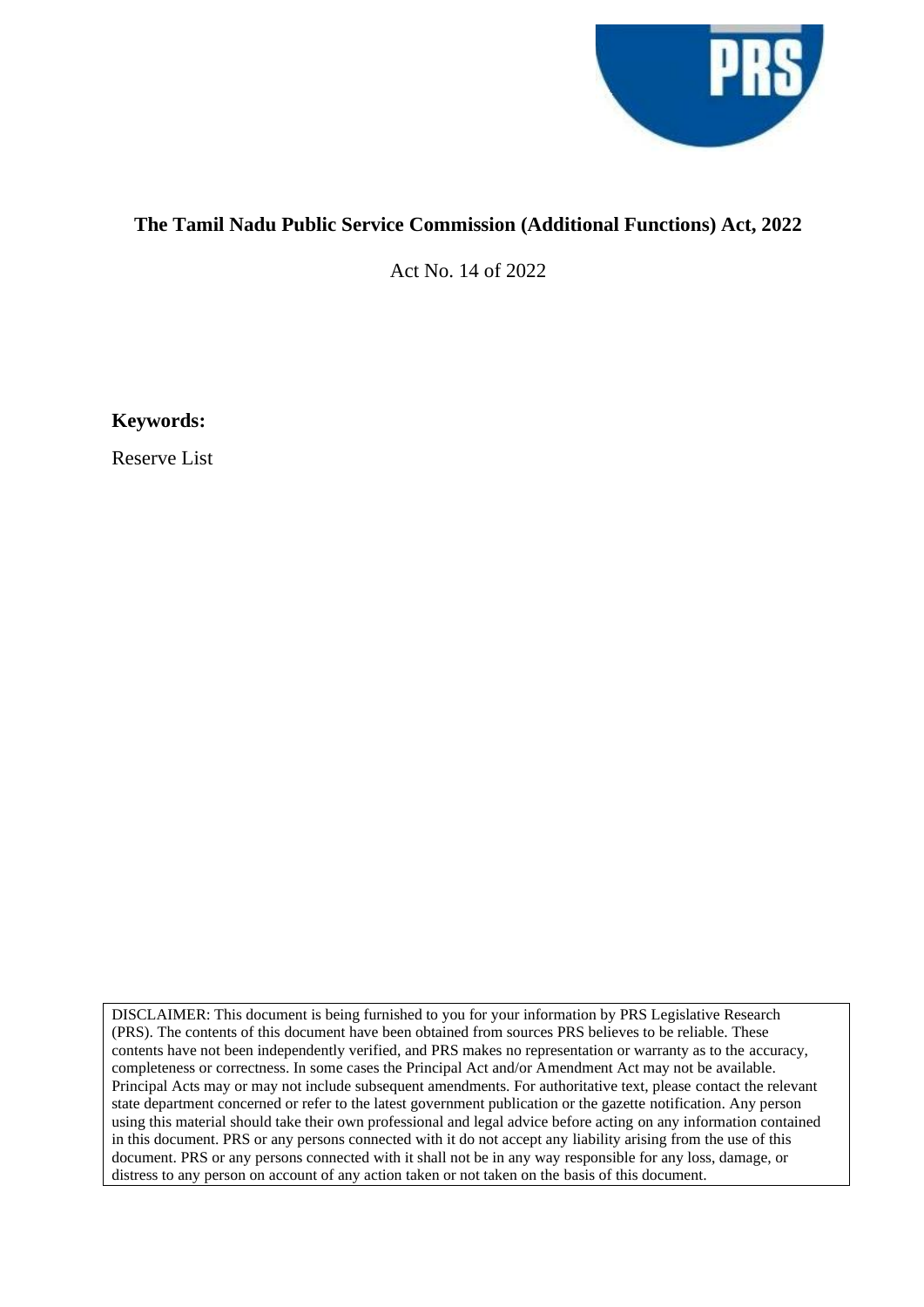The following Act of the Tamil Nadu Legislative Assembly received the assent of the Governor on the 31st January 2022 and is hereby published for general information: —

## **Act No. 14 of 2022.**

## *An Act to provide for entrustment of additional functions to the Tamil Nadu Public Service Commission as respects certain posts in State owned Public Sector Undertakings, State Corporations, statutory Boards and Authorities.*

BE it enacted by the Legislative Assembly of the State of Tamil Nadu in the Seventy-second Year of the Republic of India as follows:—

1. (1) This Act may be called the Tamil Nadu Public Service Commission Short title and (Additional Functions) Act, 2022. commence-

ment.

(2) It shall come into force on such date as the State Government may, by notification, appoint.

2. In this Act, unless the context otherwise requires,— Definitions.

(a) "Commission" means the Tamil Nadu Public Service Commission;

(b) "Government" means the State Government;

(c) "organisation" means a State owned Public Sector Undertaking, State Corporation, or a statutory Board or Authority under the control of the Government;

(d) "prescribed" means prescribed by rules made under this Act;

(e) "reserve list" means a list which is prepared so as to contain not less than twenty five percent of the candidates of each reservation group including general category in the selection list;

(f) "State" means the State of Tamil Nadu.

3. Notwithstanding anything contained in any State law for the time being Request for in force, any organisation may request the Commission, in such form as may be prescribed, to recruit candidates for appointment to posts in that organisation: recruitment.

Tamil Nadu Act 14 of 2016. Provided that no such request shall be made in respect of the post of Driver and the posts classified as Group D in the Tamil Nadu Government Servants (Conditions of Service) Act, 2016.

> 4. (1) The Commission shall consolidate requisitions received under section Recruitment by 3 from time to time, conduct recruitments twice in a year, select the candidates and prepare a selection list as well as a reserve list, for each post by following the principles of reservation of appointments specified in section 27 of Tamil Nadu Government Servants (Conditions of Service) Act, 2016 and forward the selection lists to the organisations concerned: Commission.

Provided that the Commission may conduct recruitment at any time, on requisition under special circumstances from any organisation.

(2) The reserve list shall be in force for a period of one year from the date of forwarding the selection list or until a selection list is drawn subsequently, whichever is earlier.

Tamil Nadu Act

14 of 2016.